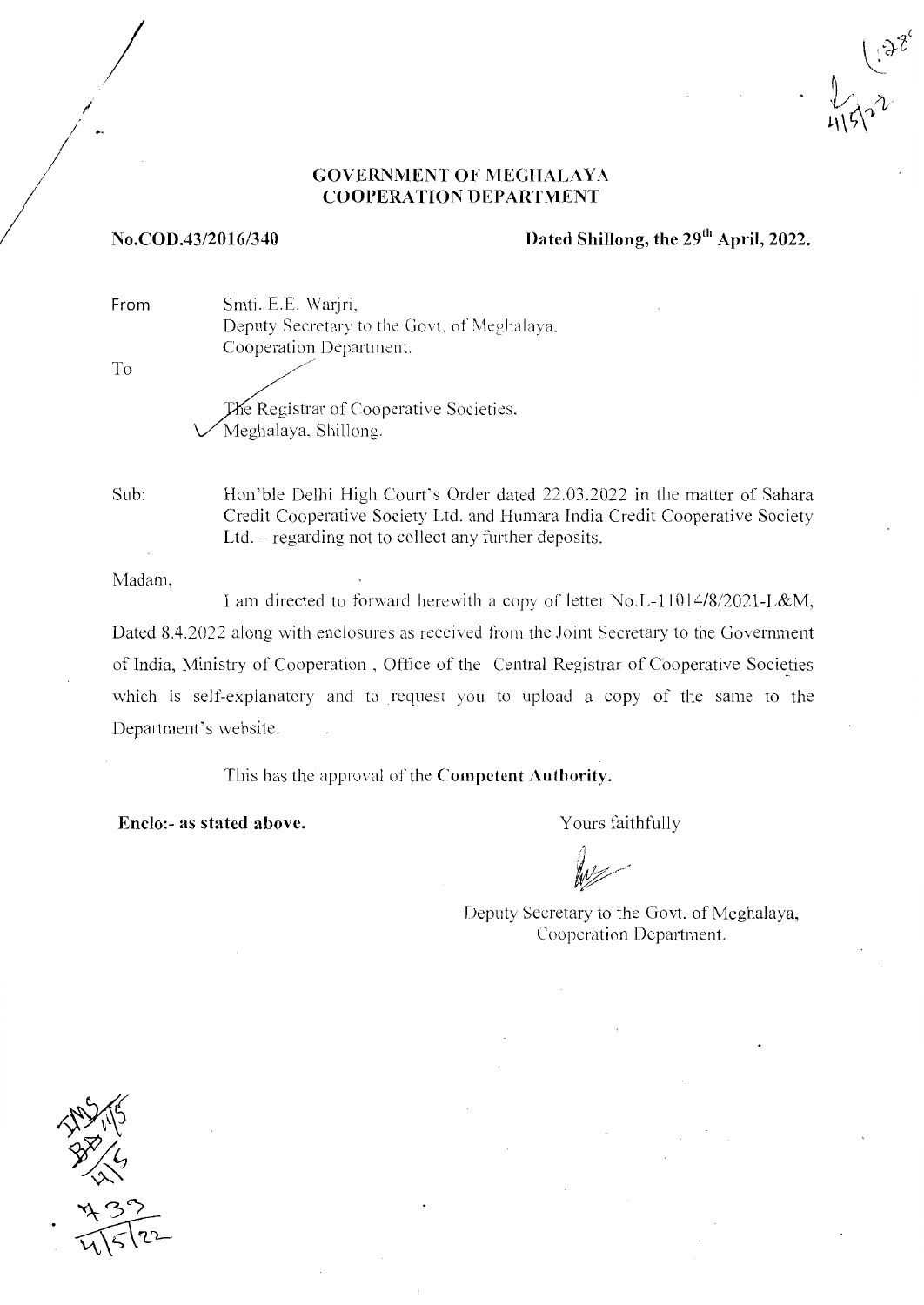$\frac{\rho_{\eta, \text{SUSY}}}{\rho_{\eta, \text{SUSY}}}$   $\frac{\rho_{\eta, \text{SUSY}}}{\rho_{\eta, \text{SUSY}}}$ No. L-11014/8/2021-L&N **Bia W** Government of India Ministry of Cooperation Office of the Central Registrar of Cooperative Societies Krishi Bhawan. New Dellir Dated: n

Τò.

The Chief Secretary/Administrator (All States / UTs)

## Sub.: Hon'ble Delhi High Court's Order dated 22.03.2022 in the matter of Sahara Credit Cooperative Society Ltd., Saharayn Universal Multipurpose Society Ltd. and Humara India Credit Cooperative Society Ltd.- regarding not to collect any further deposits.

Sir,

I am directed to refer to the above mentioned subject and to say that Sahara Credit Cooperative Society Ltd., Lucknow, Uttar Pradesh, Saharayn Universal Multipurpose Society Ltd., Bhopal, Madhya Pradesh and Humara India Credit Cooperative Society Ltd., Kolkata, West Bengal are registered multi-State cooperative societies under the provisions of Multi State Cooperative Societies (MSCS) Act, 2002 and rules made thereunder.

2. A very large number of complaints regarding non-repayment of deposits to the members/depositors against these societies were received in this office. Therefore, the management of theses societies were called for personal hearings before the Central Registrar of Cooperative Societies (CRCS) and certain directions were passed.

The above societies had challenged the orders of the CRCS in the Hon'ble High Court of New 3. Delhi and got stay on the proceedings before the CRCS. Now, Hon'ble High Court of Delhi vide order dated 22.03.2022 (copy enclosed) in the matters of W.P. (C) 669/2021, W.P. (C) 670/2021 & W.P. (C) 817/2021 has restored the orders/notices of the CRCS insofar as they direct the below mentioned societies not to collect any further deposits:

1. Sahara Credit Cooperative Society Ltd., Lucknow, Uttar Pradesh,

2. Saharayn Universal Multipurpose Society Ltd., Bhopal, Madhya Pradesh,

3. Humara India Credit Cooperative Society Ltd., Kolkata, West Bengal.

A copy of the press release issued in this regard and court order is also enclosed for kind reference.

This issues with the approval of the Central Registrar of Cooperative Societies.

My sec, Corp Encl.: As above.

Joint Secretary (Cooperation)

Copy to:

1. The Principal Secretary (Cooperation) of all States/UTs. 2. Registrar of Cooperative Societies of all States/UTs.

 $1822$   $(13355)122$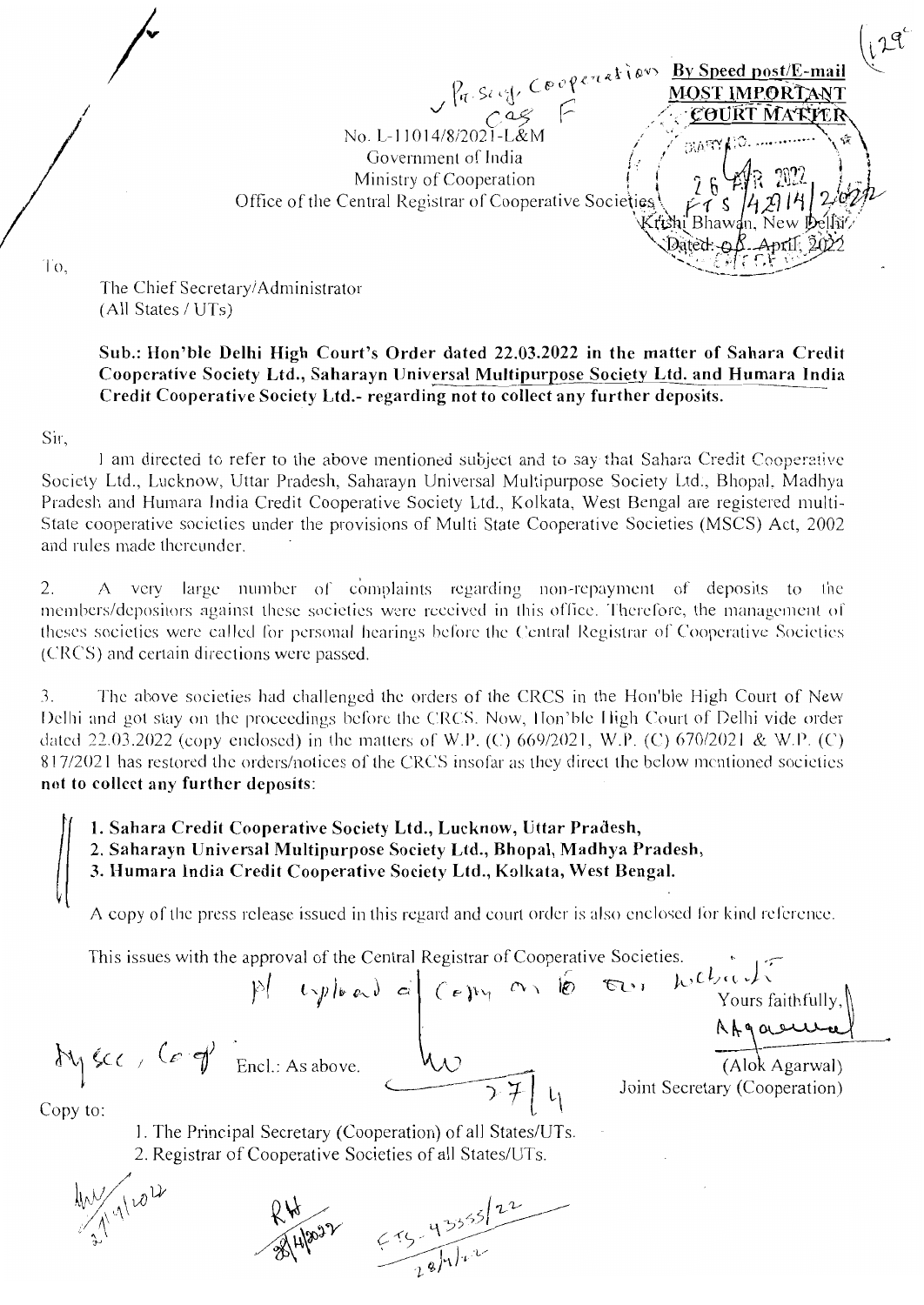#### Press Note

 $\left(13^\circ\right)$  $\overline{\phantom{a}}$ 

All concerned are hereby informed that the Hon'ble Delhi High Court vide Order dated 22.03.2022 passed in W.P. (C) 669/2021, W.P. (C) 67012021 & W.P. (C) 81712021 has restrained Sahara Credit Cooperative Society Ltd., Lucknow, Uttar Pradesh, Saharayn Universal Multipurpose Society Ltd., Bhopal, Madhya Pradesh & Humara lndia Credit Cooperative Society Ltd., Kolkata, West Bengal from collecting any deposits from the public.

.......

This notice is issued in public interest.

سمء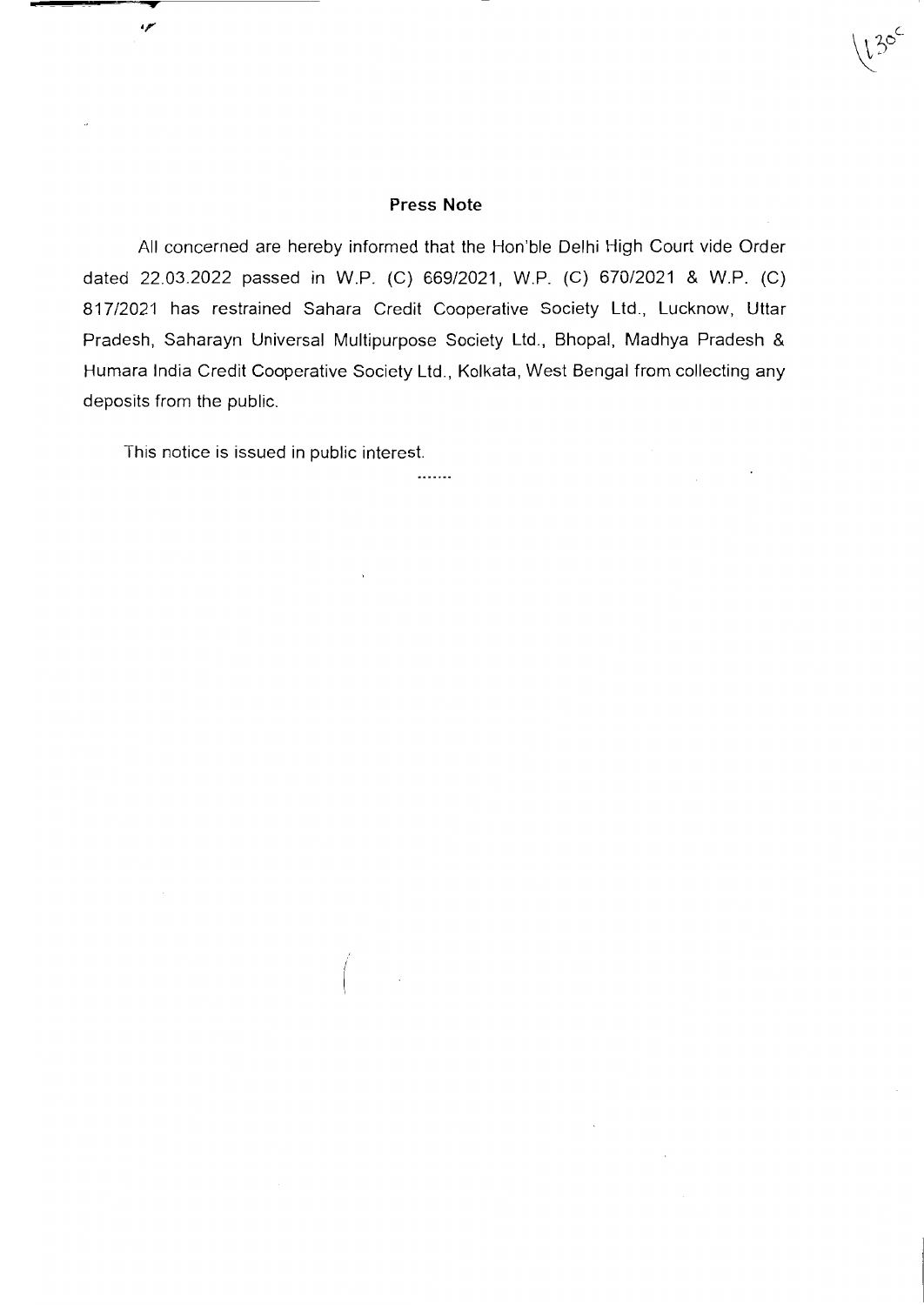# $$-56, 61 & 62$

## IN THE HIGH COURT OF DELHI AT NEW DELHI

W.P.(C) 669/2021 & CM Nos.13568/2022, 13570/2022, 13572/2022.  $+$ 13574-75/2022, 13578/2022, 13872/2022, 13886/2022 SAHARA CREDIT COOPERATIVE SOCIETY ..... Petitioner

> Mr.S.B. Upadhyay, Sr. Advocate with Through: Ms.Neha Mr. Simranjeet Singh, Gupta, Ms.Rhea Dube, Advocates.

#### versus

**UNION OF INDIA** 

Through:

..... Respondent

Mr.Chetan Sharma, Additional Solicitor General, Mr.Ajay Digpaul, Government Central Standing Counsel, Mr.Asheesh Jain, Mr.Amit Gupta, Mr.Vinay Yadav, Mr.R.V. Prabhat, Mr.Sahaj Garg, Mr.Rishav Dubey and Mr.Kamal R. Digpaul, Advs. for UOI.

Mr.Sumeer Sodhi. Mr. Aman Mr.Arjun Nanda, Nandrajog, Mr. Rohit Saroj, Advs. for applicant in Nos.2210910/2021, CM.  $4553 -$ 54/2022.

Mr.Manish Miglani, Advocate for the Applicants/Inteverner  $in$  $CM$ Application No. 13872/2022 and 13886/2022

(61) W.P.(C) 670/2021 & CM Nos.1625/2021, 22404/2021, 22405/2021, 30219/2021, 45756/2021, 45858/2021, 46030/2021, 7800/2022, 8252/2022, 8519/2022, 8731/2022, 8732/2022

# SAHARAYN UNIVERSAL MULTIPURPOSE **SOCIETY LIMITED**

..... Petitioner

Mr. S.B. Upadhyay, Sr. Advocate Through: with Mr. Simranjeet Singh, Ms. Neha

Signature valid Digitally Signed SHALOO Signing Date 03.2022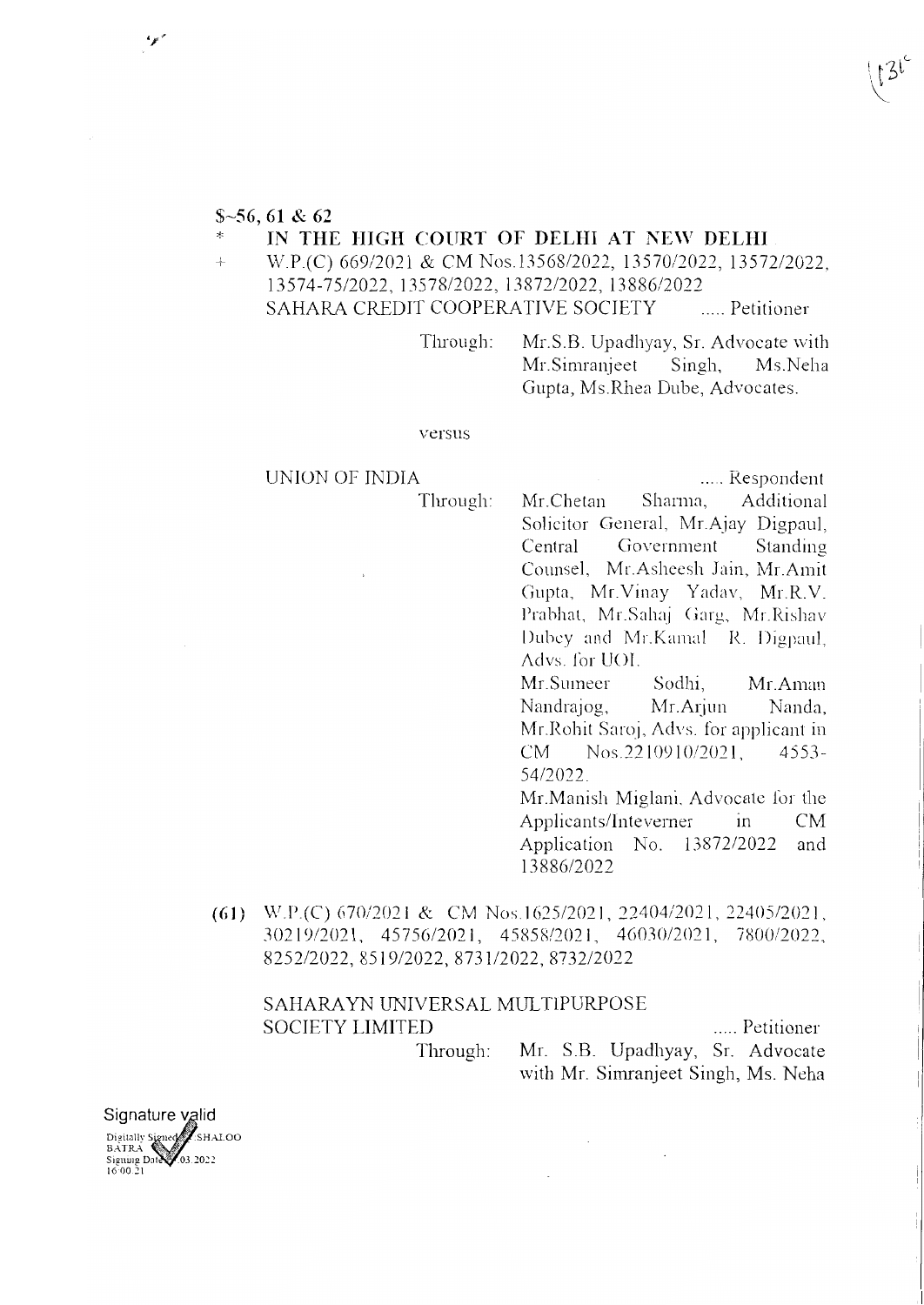Gupta, Ms. Rhea Dube, Advocates.

#### versus

# **UNION OF INDIA**

Through:

..... Respondent Mr.Chetan Sharma, Additional Solicitor General, Mr.Ajay Digpaul, CGSC. Mr.Asheesh Jain, CGSC Mr.Amit Gupta, Mr. Vinay Yadav, Mr. R.V. Prabhat, Mr. Sahaj Garg, Mr. Rishav Dubey and Mr. Kamal R. Digpaul, Advs. for UOI. Mr.Sumeer Sodhi. Mr. Aman

Nandrajog. Mr. Ariun Nanda Mr.Rohit Saroj, Advs. for applicant in CM Nos.4316-17/2022.

Mr. Manish Miglani, Advocate for the Applicants/Inteverner  $\overline{\mathbf{m}}$ CM Application No. 13872/2022 and 13886/2022

(62) W.P.(C) 817/2021 & CM Nos.2093/2021, 45857/2021, 4316/2022, 4317/2022, 8170/2022

# HUMARA INDIA CREDIT COOPERATIVE **SOCIETY**

..... Petitioner Through: Mr.S.B. Upadhyay, Sr. Advocate with Mr.Simranject Singh, Ms.Neha Gupta, Ms.Rhea Dube, Advocates.

#### versus

#### UNION OF INDIA

Through:

..... Respondent Mr.Chetan Additional Sharma, Solicitor General, Mr.Ajay Digpaul, CGSC, Mr. Asheesh Jain, CGSC, Mr.Amit Gupta, Mr. Vinay Yadav, Mr.R.V. Prabhat, Mr.Sahaj Garg,

Signature valid Digitally Signed SHALOO 03.2022 Signing Da<br>16:00:21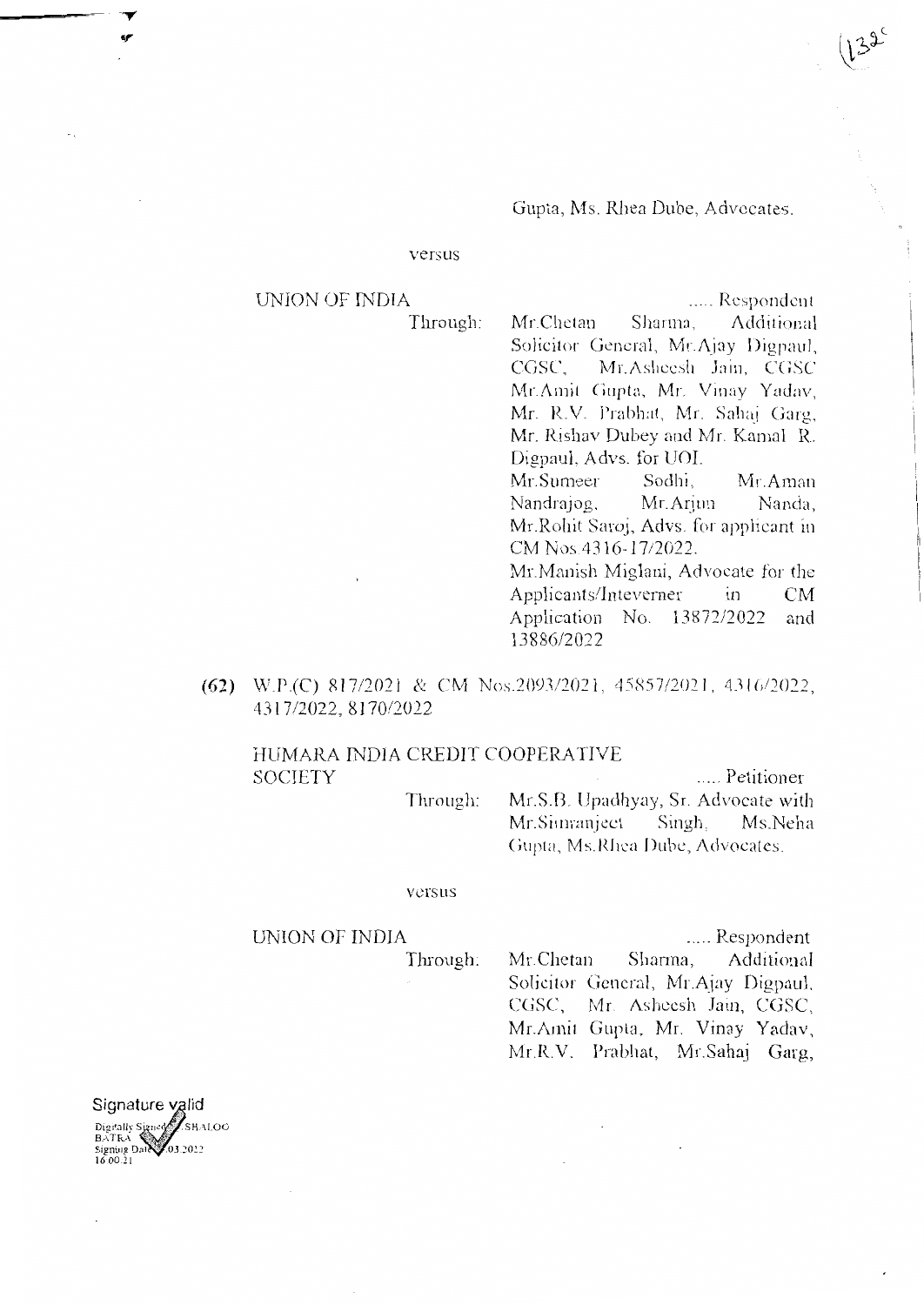Mr.Rishav Dubey and Mr.Kamal R. Digpaul, Advs. for UOI. Sodhi. Mr.Sumeer Mr.Aman Nandrajog, Mr.Arjun Nanda, Mr. Rohit Saroj, Advs. for applicants in Nos.22404-05/2021, 8731-32/2022.

# **CORAM:** HON'BLE THE ACTING CHIEF JUSTICE HON'BLE MR. JUSTICE NAVIN CHAWLA ORDER 22.03.2022

 $\frac{0}{0}$ 

We have heard the submissions of the learned senior counsel for the  $\mathbf{1}$ . petitioners on the one hand and the learned Additional Solicitor General (in short, 'the learned ASG') on the other hand. We have also heard the learned counsels for the interveners, who have intervened in these proceedings.

 $2.$ The challenge in these proceedings are to the show cause notices issued by the Central Registrar under Section 86 of the Multi-State Cooperative Societies Act, 2002 (hereinafter referred to as 'the Act').

 $\overline{3}$ . The challenge is premised on the averment that the show cause notices has been issued without conducting an audit under Section 70; or special audit under Section 77; or an inquiry under Section 78; or an inspection under Section 79 of the said Act.

To this, the submission of the learned ASG is that the Central  $4.$ Registrar has the power to *suo moto* issue notice for winding up of the Multi-State Cooperative Society under Section 80(2) of the said Act and in particular, he places reliance on Clause (b) of Section  $80(2)$  to submit that the notices have been issued under the said provision. He submits that for invocation of the power to issue a notice under Section  $80(2)$ , it is not

Signature valid Digitally Signed<br>BATRA<br>Signing Dal 03.2022<br>16.00.21 SHALOO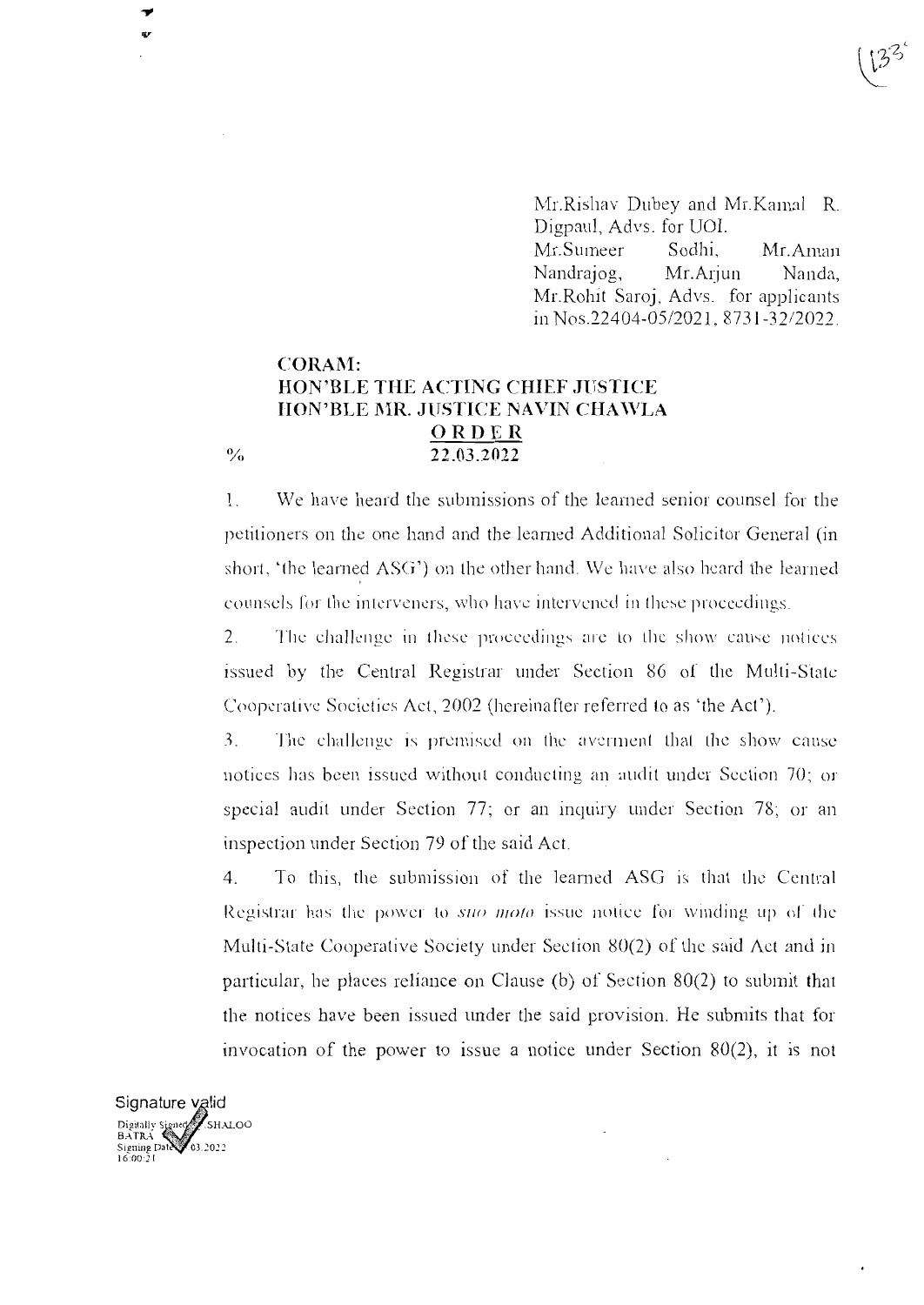necessary that an audit, special audit or an inquiry should have been held under one of the aforesaid provisions mentioned in Section  $80(1)$  of the Act. Our attention has also been drawn to the averment made by the 5 respondent nos.  $1 \& 2$  in their counter affidavits filed in these matters. Paragraph 6 of the counter affidavit filed in WP(C) 669 of 2021 states as under:

- $\mathfrak{g}_{b}$ Sahara Credit Cooperative Society Ltd. has taken deposits of Rs. 47,245 Crore from approximately 4 Crore depositors, Saharavn Universal Multipurpose Society Ltd. has taken deposits in the form of contributions amounting to Rs. 18,000 Crore from approximately 3.71 members: Stars *Multipurpose* Crore Cooperative Society Ltd. has taken deposits in form of contributions amounting to Rs. 8,470 Crore from approximately 37 lakh members and Humara India credit cooperative society Ltd. has taken deposits of Rs. 12,958 Crore from approximately 1.8 Crore members. Total deposits taken by these four cooperative societies as disclosed by their management amounts to approximately Rs. 86,673 Crore.
- Information provided by the management of  $\mathcal{C}$ . these four cooperative societies has revealed that Sahara Credit Cooperative Society Ltd. has invested Rs. 28,170 Crore in Aamby Valley Limited, a company incorporated under the **Companies**  $Act.$ Saharayn Universal Multipurpose Society Limited has invested Rs. 17,945 Crore in Aamby Valley Limited, Stars Multipurpose Cooperative Society Ltd. has invested Rs. 6,273 Crore in Aamby Valley Ltd. and Humara India Credit Cooperative Society Ltd. has invested Rs. 10,255 Crore in Aamby Valley Limited. A total amount of Rs. 62,643 Crore has shown to be invested in Aamby Valley Limited by these four cooperative societies against their total deposits of Rs. 86,673 Crore.

Signature valid Digitally Signes SHALOO  $\frac{\text{Signing Date}}{\text{Signing Date}}$ 03.2022

. €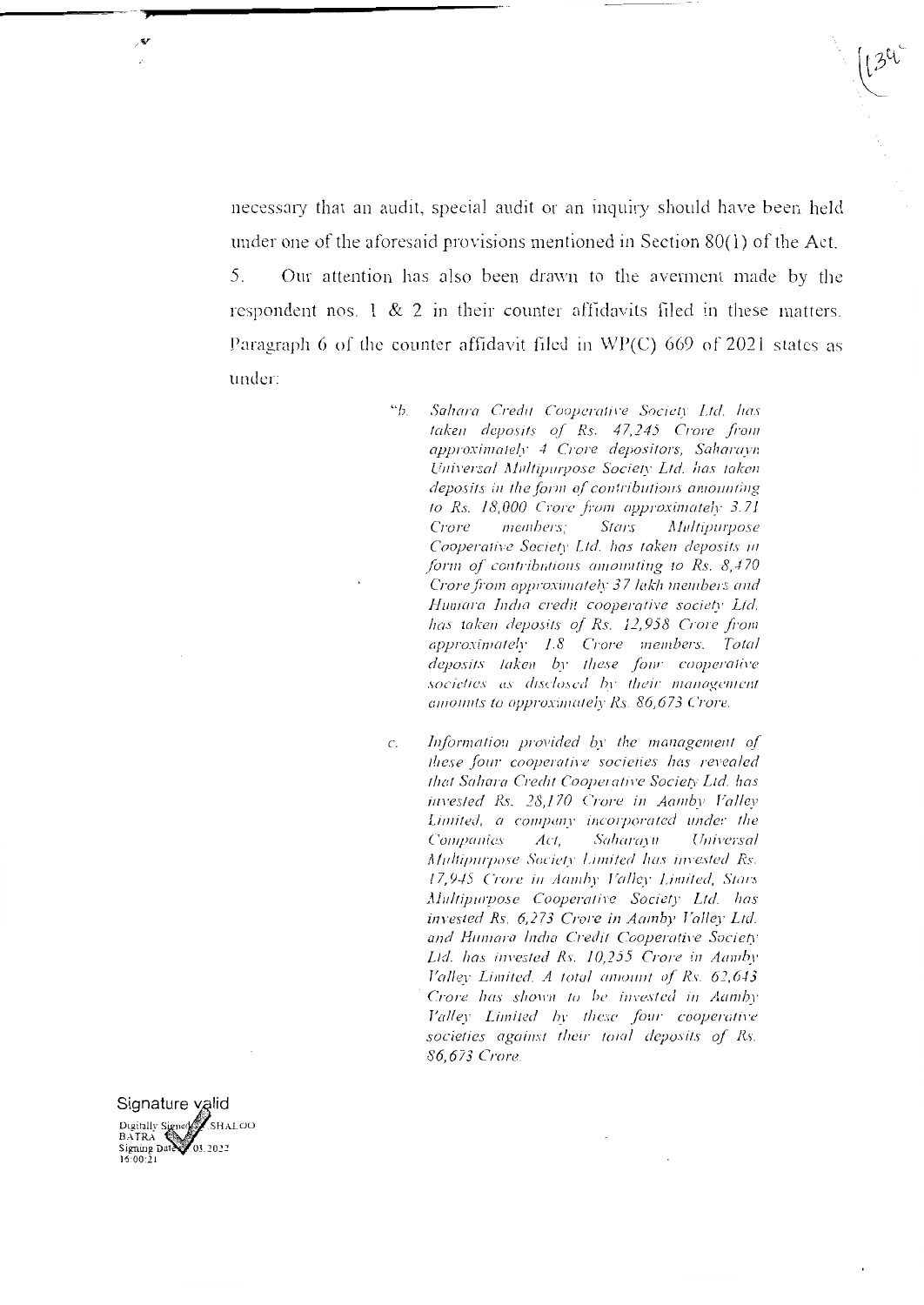- $d_{\cdot}$ In addition to large scale investment in Aamby Valley Limited which is a Sahara Group Company significant investments have also been devicted in the accounts of these four cooperative societies purported to have been made in other Sahara Group Companies like Sahara India Commercial Corporation Limited, Sahara Prime City Limited Lucknow, Sahara Housing Projects in Versova, Mumbai, Sahara Financial Corporation *Limited.* Sahara Hospitality, Sahara India Limited etc.
- The examination of Profit and Loss accounts of  $\rho$ these cooperative societies reveal that fictitious profits have been shown for transaction of sale and purchase of shares of Aamby Valley Limited amongst the group entities. These entities show income from sale of shares whereas such transfers have happened within the group entities only.
- $\int$ . During the hearing, management of Sahara Credit Cooperative Society Ltd. also revealed that an amount of Rs. 2,253 Crore has been taken out from the funds of the society and deposited with SEBI on account of the dispute of Sahara Real Estate Limited and has been shown as an advance to Shri Subarato Sahara. How such a large sum has been siphoned off and deposited on account of the liability of another company namely Sahara Real Estate Limited remains unexplained."

6 In the rejoinder filed by the petitioner in  $WP(C)$  669 of 2021, there is no denial of the fact that indeed an amount of Rs. 2,253 Crore was taken out from the funds of the petitioner-society, that is Sahara Credit Cooperative Society. The explanation furnished by the petitioner, which *prima facie* does not satisfy us, is that the said amount was advanced to Mr. Subarato Ray against the pledge of his shares in the company, namely Ambey Valley Ltd.

Signature valid Digitally Signed SHALOO Signing Date 03.2022<br>16:00:21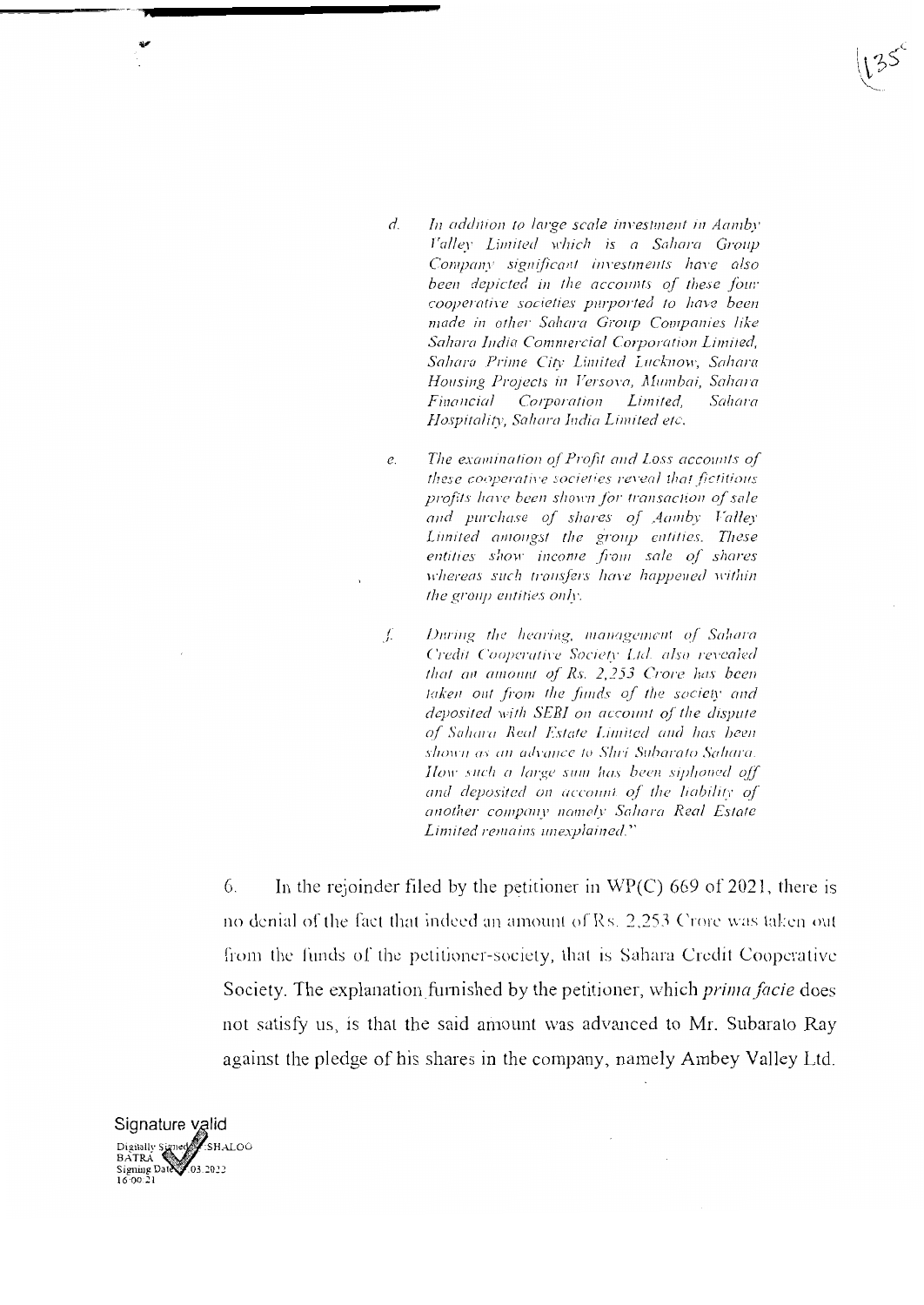The said transaction, *prima facie*, does not come within the scope of Section 64 of the Act that stipulates the manner in which the Multi-State Cooperative Societies may invest or deposit its funds. We, hereunder, quote the explanation given by the petitioner for the above referred transfer of Rs. 2,253 Crore:

> "f. That the contents of **Para 6f** of the counter affidavit under reply are denied being wrong, false and incorrect. It is denied that during the hearing, management of Sahara Credit Cooperative Society Ltd. also revealed that an amount of Rs. 2,253 Crore has been taken out from the funds of the society and deposited with SEBI on account of the dispute of Sahara India Real Estate Corporation Limited and has been shown as an advance to Shri Subrata Roy Sahara. It is denied that such a large sum has been siphoned off and deposited on account of the liability of another company namely Sahara India Real Estate Corporation Limited remains unexplained.

> In this regard it is submitted that after the compliance of order of Hon'ble Supreme Court's order, the petitioner society deposited an amount of Rs.2152.88 Crores to SAHARA SEBI A/c, and Sh. Subrata Roy Sahara, Chairman, Sahara India Group had approached the Petitioner Society for grant of security of Rs.2152.88 Crores, Accordingly, an Agreement for Pledge of Shares dated 30.06.2014 was entered between Sh. Subrata Roy Sahara and Sahara Credit Co-operative Society Limited whereby Sh. Subrata Roy Sahara had pledged his holding of equity shares of Aamby Valley Limited and against the same was treated as a loan of Rs.2152.88/- Crores. Hence, the deposits of the members of the Petitioner society was duly secured by the Petitioner Society as the holding of shares of Shri Subrata Roy Sahara were held by the Petitioner Society against the amount. This understanding was arrived at between the parties in order to safeguard the society from Contempt of Orders passed by the Hon'ble Supreme Court of India."

 $7.$ Mr. Sharma points out that the pledge shares had become worthless and were not being traded and the assets of the Ambey Valley Limited have been attached.

Signature valid Digitally Signed SHALOO BATRA<br>Signing Date 03.2022

بہو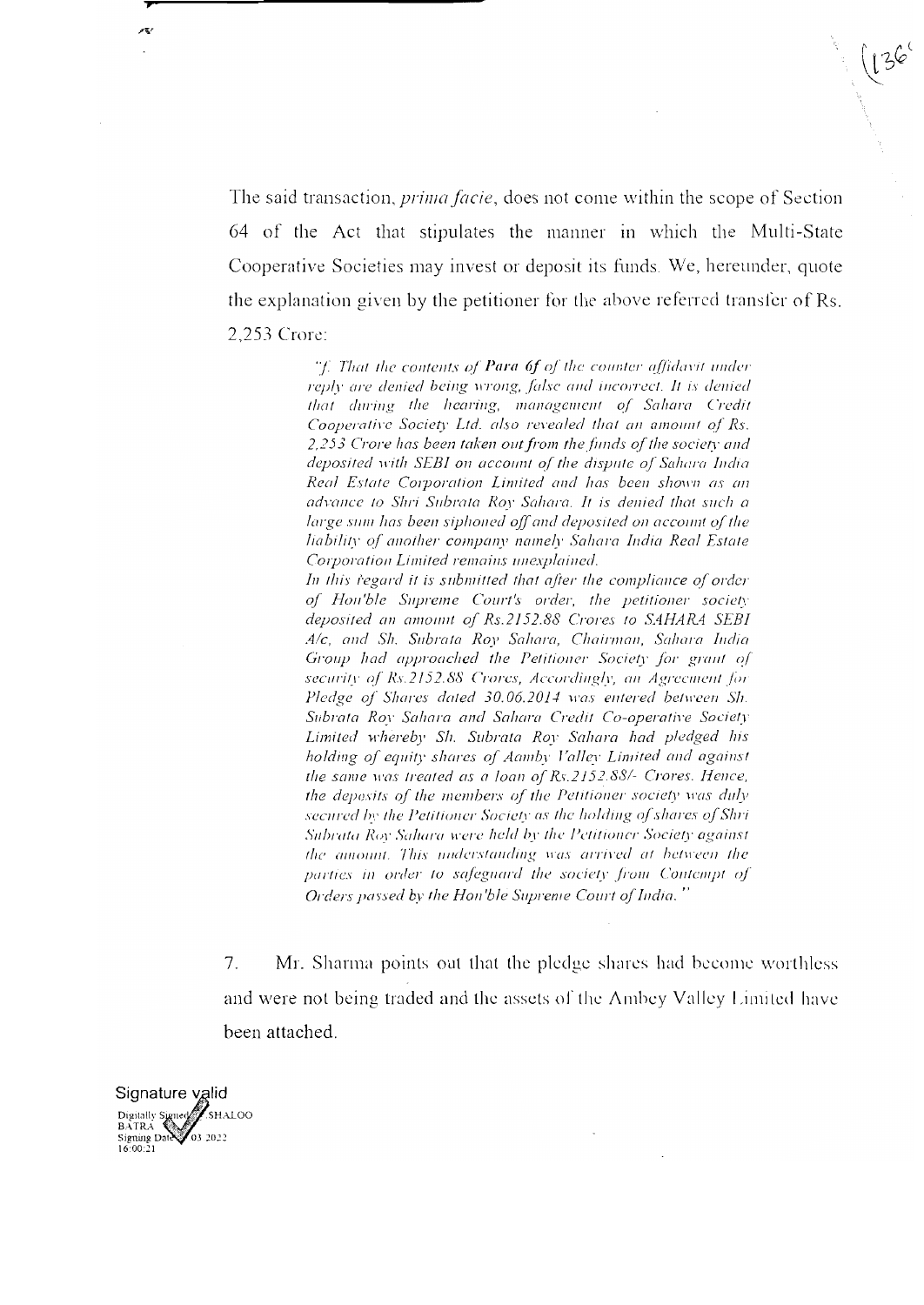8. There are scores of intervention applications that have been filed in these writ petitions by the investors who have alleged that their monies invested with the petitioner societies have matured since 2017 and thereafter, and they have not been repaid by the petitioner societies.

Mr. Upadhyay, the learned senior counsel appearing for the  $9<sub>1</sub>$ petitioners, has argued that by way of the impugned notices under Section 86, the Central Registrar has passed the orders restraining the petitioners from collecting any further deposits. He submits that if the petitioners are restrained from collecting further deposits, the same would hamper their business and they would not be in a position to service their obligations owed to their members.

He has also placed reliance on a Special Audit Report prepared by  $(1)$ S.N. Kapoor and Associates, the Chartered Accountants, in respect of Sahara Cooperative Societies Limited, to submit that the Special Audit Report is in favour of the petitioner.

To this, Mr. Sharma, the learned ASG, has pointed out that the  $11.$ Special Audit Report is itself suspect and in this regard, he has placed reliance on the notice dated 10.04.2019 issued by the respondent, which shows that the Special Auditor was not made aware of the hundreds of applications received against the petitioner society with regard to members/depositors not being repaid the amounts that were due to them.

 $12.$ Mr. Upadhyay submits that the petitioner societies have all the intention to repay all its investors/depositors without any delay. He submits that the petitioner societies, in fact, are in a position to repay all the members/depositors whose amount has become due and payable.

We have considered the submissions made. From the Short 13.

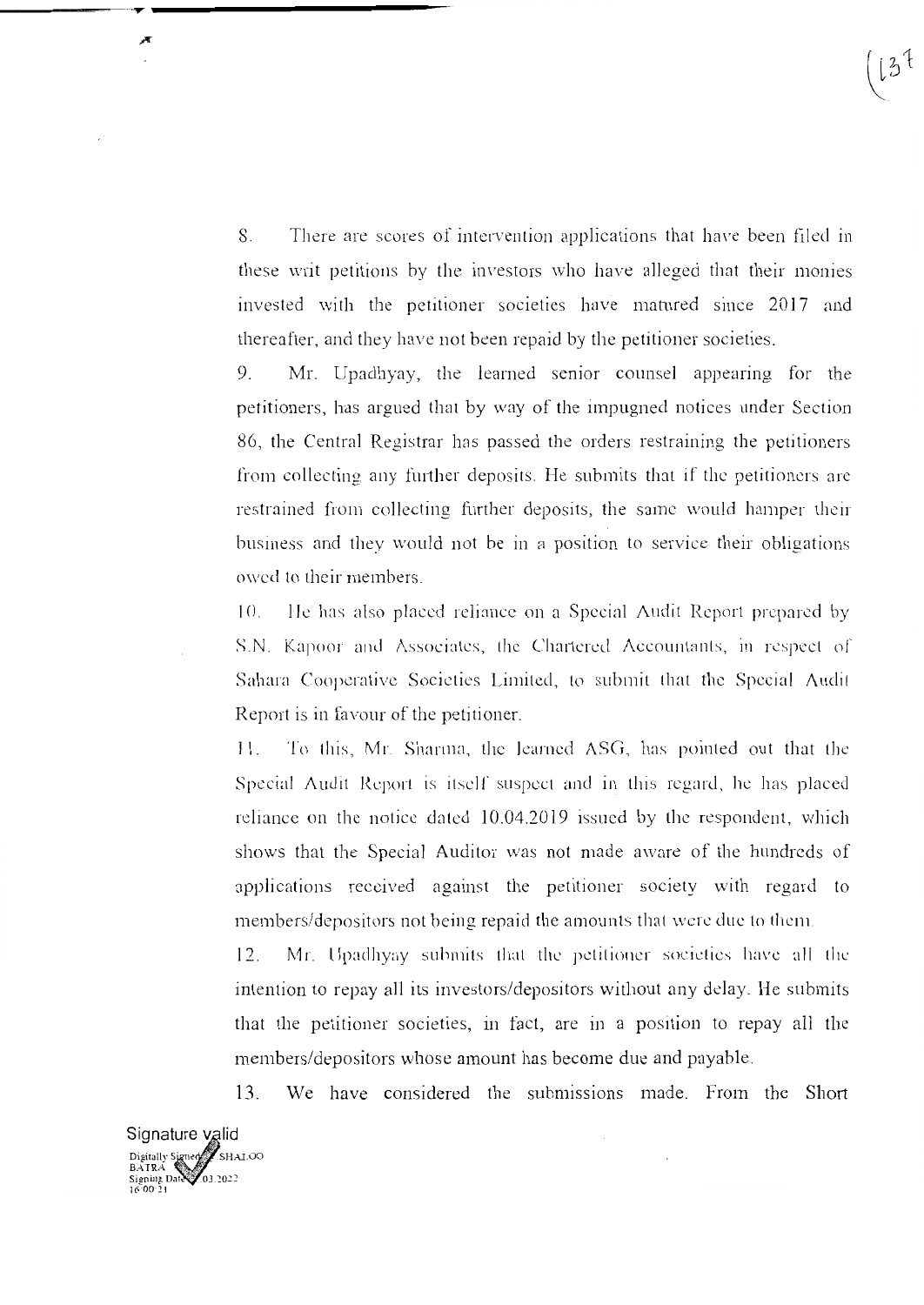Reply/Affidavit on behalf of the Respondent/UOI quoted herein above and the rejoinder thereto, also quoted herein above, we *prima facie* find that there are serious allegations of siphoning of the funds by the petitioner-Societies. From the intervention applications also, we *prima facie* find that there are score of investors who complain of non-payment of their dues. These investors appear to be small-time investors who may have invested their hard-earned life savings into the petitioner-societies and are likely to suffer irreparable harm in case their interests are not protected.

In the light of the aforesaid, we in the interim restore impugned  $14.$ orders/notices insofar as they direct the petitioners not to collect any further deposits. To test the bona fide of the petitioners, we direct the Central Registrar to look into the claims which have either been received by it or have been filed before us by way of the intervention applications and after examining the same, pass orders directing the petitioners to refund the amounts to such members/investors/depositors whose amounts are found to have become due and payable. Mr. Upadhyay, learned senior counsel for the petitioners has assured that such appearing **US** members/investors/depositors shall be duly paid the amount found due and payable to them. Accordingly, we direct that the petitioners shall pay the amounts due to the members within two weeks of such determination being made. Proof of such payment shall be filed by the petitioners with the Central Registrar.

For the purpose of verification of claims, the Central Registrar shall  $15.$ also call for the petitioners to provide the requisite inputs and information. The petitioner shall nominate one nodal officer for that purpose and it shall

Signature valid Digitally Signet SHALOO BATRA Signing Date 03.2022